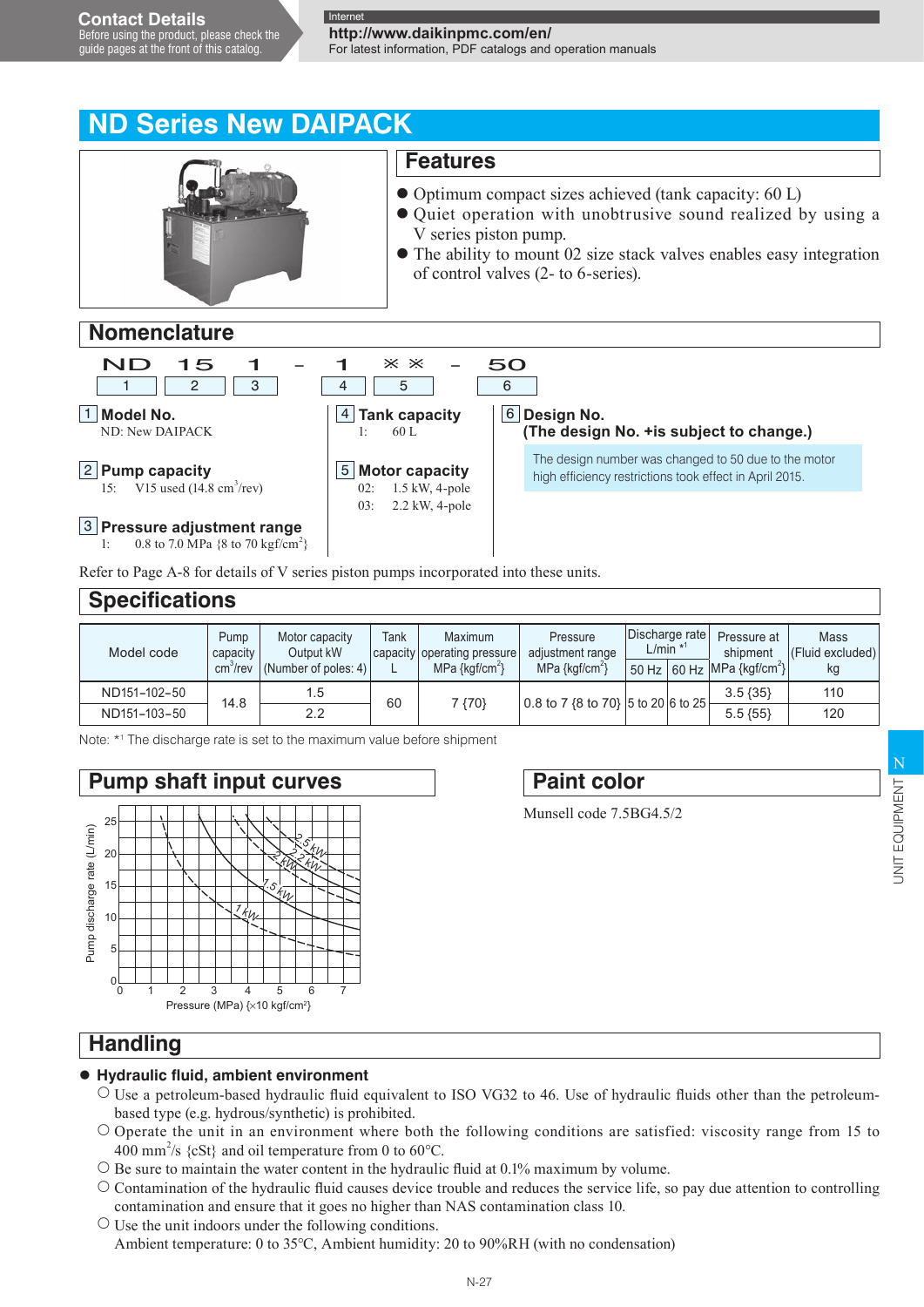## **Handling**

#### **At start**

- Fill the pump case with hydraulic fluid through the filler port before starting trial operation, after replacing the pump, or after stopping the unit for 6 months or longer. Use the same hydraulic fluid as for the hydraulic circuit. Pump case filling volume: 500 cm<sup>3</sup>
- After checking that all hydraulic circuits and electrical circuits are ready for operation, set the hydraulic circuit at the load side in the no-load status or connect an unloading circuit before starting the pump.
- $\circ$  When the pump is driven for the first time, turn the power switch to the motor on and off a few times to let the air out of the piping and then run it continuously at full speed. Noise may be observed until the air has been completely removed but this is not abnormal.
- $\circ$  Check that the pump rotates in the direction of the arrow showing the direction of rotation.

#### **Electric wiring**

 Connect the power cable matching the phases at the pump motor and power supply sides as shown below.

Motor side  $U \longrightarrow R$  $V \longrightarrow S$  $W \longrightarrow T$ Power supply side

 Check the direction of rotation of the motor. If the motor would be rotated in the reverse direction, switch the connection between two phases among the three to correct the direction of rotation.

- $\circ$  Be sure to connect the ground terminal.
- $\circ$  Install a no-fuse breaker and an earth leakage breaker on the main power supply.
- The electrical ratings are as shown in the table below.
- These are premium efficiency products and therefore they tend to have a higher current value than products with the previous design. Pay attention to the design of the power distribution when replacing products of the previous design.

|              | <motor (rated="" current)="" rating="" table=""></motor>                                                                                          |     |                 | Permissible voltage fluctuation: ±10% |                    |      |      |  |
|--------------|---------------------------------------------------------------------------------------------------------------------------------------------------|-----|-----------------|---------------------------------------|--------------------|------|------|--|
| Model code   | Motor capacity<br>Output kW<br>(Number of poles: 4) AC200V (50Hz)   AC200V (60Hz)   AC220V (60Hz)   AC200V (50Hz)   AC200V (60Hz)   AC220V (60Hz) |     | Rated current A |                                       | Starting current A |      |      |  |
|              |                                                                                                                                                   |     |                 |                                       |                    |      |      |  |
| ND151-102-50 | 5.                                                                                                                                                | 6.8 | 6.2             | 6.0                                   | 46.6               | 41.0 | 45.1 |  |
| ND151-103-50 | 2.2                                                                                                                                               | 9.3 | 8.8             | 8.3                                   | 96.0               | 81.0 | 89.1 |  |

#### **Transportation**

Use eye bolts for hoisting to transport the unit.

#### **Installation**

The unit is a stationary type. Fix it on a level location that is free of vibration.

## **How to integrate a control system**

In addition to the usage as a hydraulic pump unit, the New DIAPACK can be used in a wide range of applications as a hydraulic unit by its ability to mount 02 size stack valves easily.

First, remove the piping block (part No. 7 in the external dimension diagram) of the New DIAPACK. Remove the return line pipe that is screwed into the bottom face of the piping block.

Next, select a manifold block (BT202 to 602) according to the circuit to be integrated. Screw the pipe removed from the piping block into the return line port on the bottom face of the manifold block and mount the manifold block on the top plate of the oil tank using the threads machined in the top plate of the oil tank for this purpose. Mount 02 size stack valves and 02 size solenoid valves on the manifold block using dedicated mounting bolts.